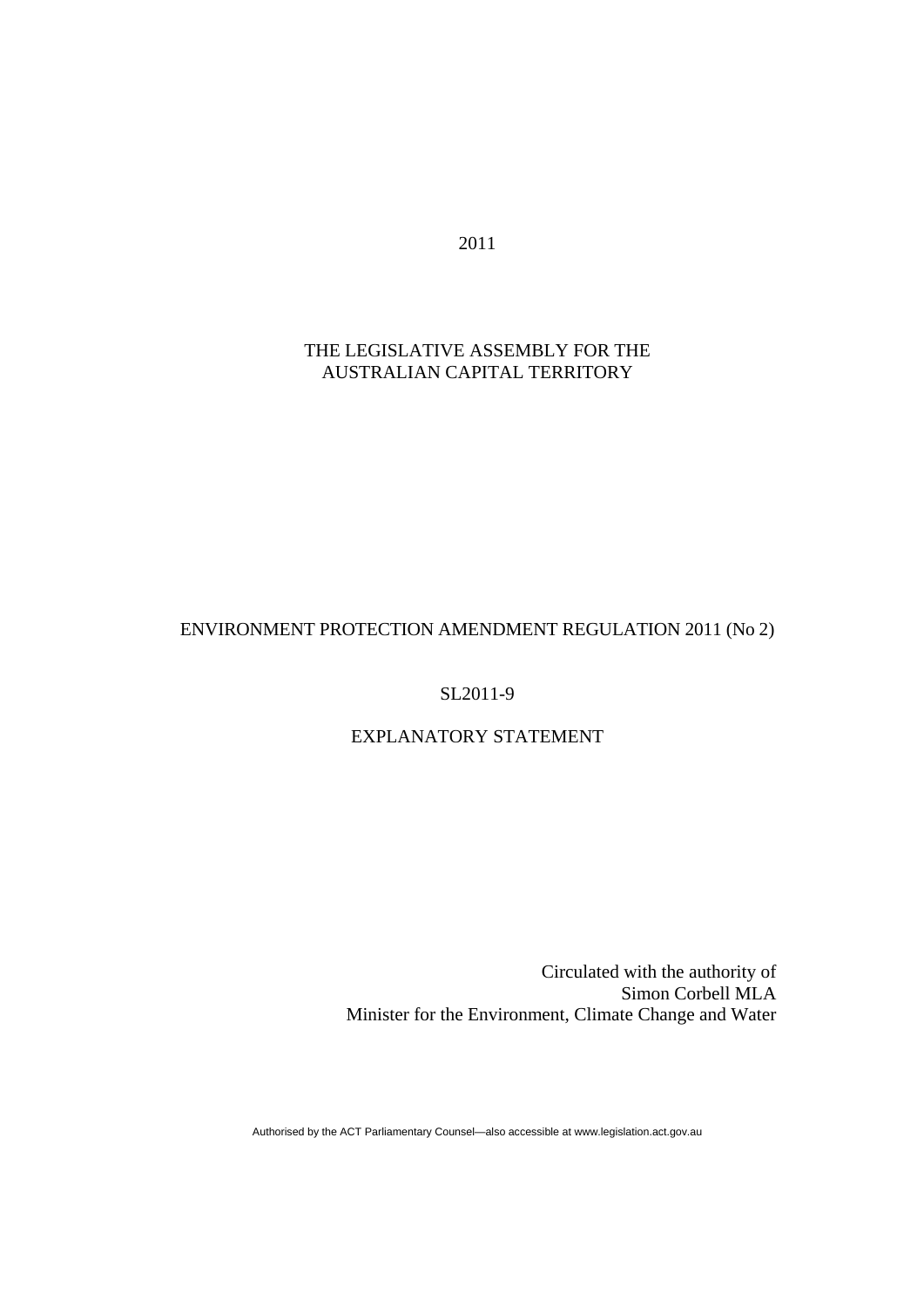### **Environment Protection Amendment Regulation 2011 (No 2)**

#### **Outline**

Schedule 2 of the Environment Protection Regulation 2005 (the Regulation) contains provisions that define noise zones, noise standards and conditions for the purpose of determining whether noise is causing environmental harm and deemed an offence.

Section 29 of the Regulation provides an exception for a breach if the noise is mentioned in Schedule 2, Table 2.3, Column 2 and the conditions in Column 3 for the noise are met.

This Regulation amends the definition of 'Zone G' in Schedule 2 to clarify which areas within the ACT this noise zone standard applies too.

The amendment to Item 19 in Table 2.3 of the Schedule relates to noise from the activity of maintaining or repairing a network facility or territory network facility, previously defined as utility service. The amendment clarifies that noise emitted from the day-to-day operation of such a facility or facilities is not included in the exemption.

Furthermore, the replacement of 'territory service' and 'utility service' definitions with 'network facility' and 'territory network facility' links the definitions to those in the *Utilities Act 2000*which is the principal legislation for utility services. This clarifies exactly which services the provision applies to.